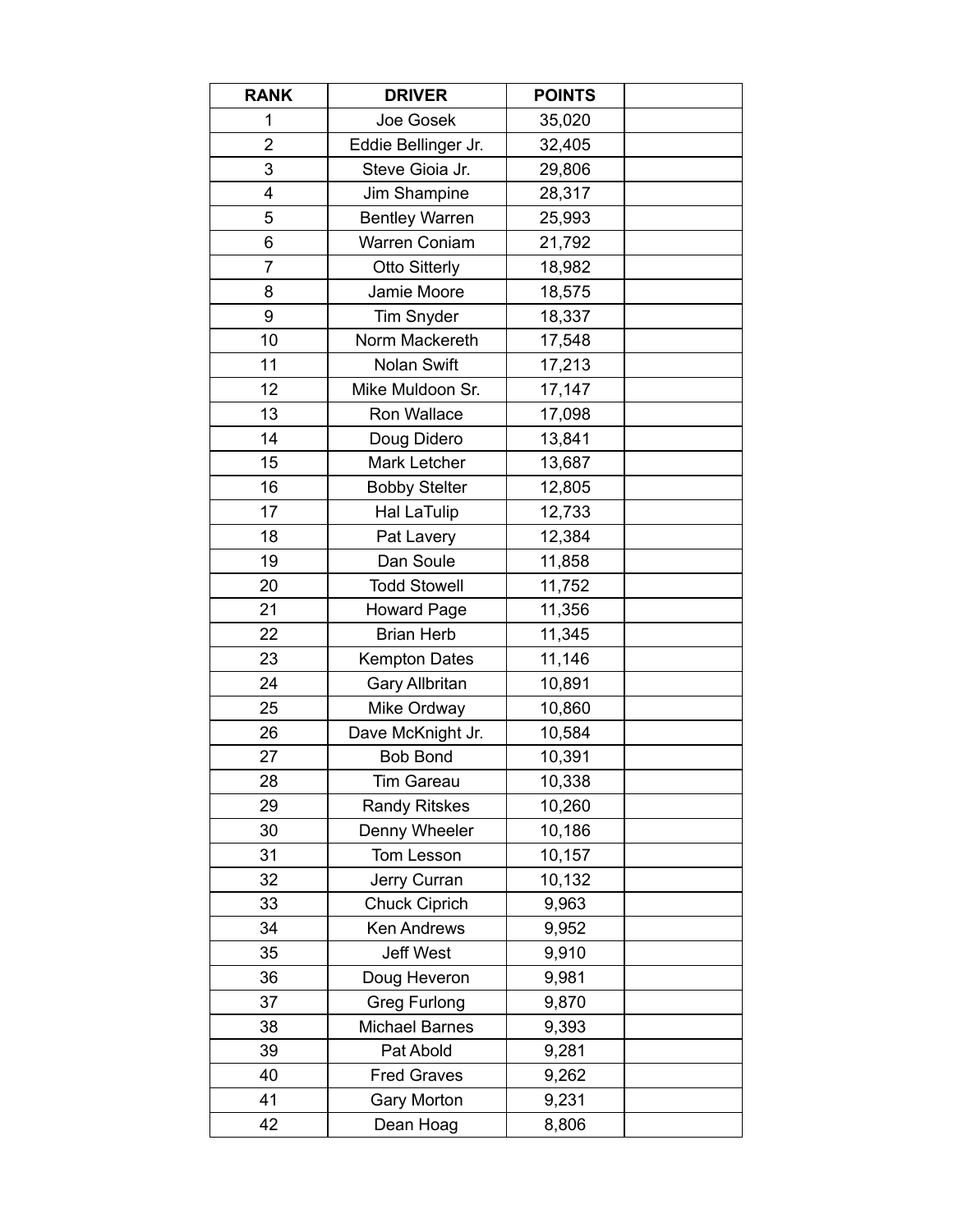| 43 | Dave Gruel               | 8,420 |  |
|----|--------------------------|-------|--|
| 44 | Mike Rizzo               | 8,333 |  |
| 45 | Dave Danzer              | 8,183 |  |
| 46 | <b>Brandon Bellinger</b> | 8,158 |  |
| 47 | <b>Bob Goutermout</b>    | 7,979 |  |
| 48 | <b>Jim Winks</b>         | 7,761 |  |
| 49 | Keith Shampine           | 7,750 |  |
| 50 | Ray Graham Jr.           | 7,707 |  |
| 51 | Jim Muldoon              | 7,692 |  |
| 52 | Dan Connors Jr.          | 7,690 |  |
| 53 | <b>Bill Sharkey</b>      | 7,676 |  |
| 54 | Wayne Landon             | 7,565 |  |
| 55 | <b>Tim Nelson</b>        | 7,367 |  |
| 56 | <b>Cliff Graves</b>      | 7,239 |  |
| 57 | Terry Johnson            | 7,142 |  |
|    | Joe Paeno                | 7,142 |  |
| 59 | Jim Gary                 | 7,069 |  |
| 60 | Joe Hawksby Sr.          | 7,054 |  |
| 61 | Jim Cheney               | 6,877 |  |
| 62 | <b>Todd Gibson</b>       | 6,772 |  |
| 63 | John Spencer             | 6,603 |  |
| 64 | <b>Jeff Abold</b>        | 6,425 |  |
| 65 | Sam Carsita              | 6,178 |  |
| 66 | <b>Jack Murphy</b>       | 6,051 |  |
| 67 | Kenny Bell               | 5,947 |  |
| 68 | Ed Thompson              | 5,927 |  |
| 69 | <b>Baldy Baker</b>       | 5,561 |  |
| 70 | Russ Wood                | 5,461 |  |
| 71 | Jim Gresey               | 5,361 |  |
| 72 | <b>Red Barnhardt</b>     | 5,331 |  |
| 73 | Mike Brubaker            | 5,270 |  |
| 74 | Joey Payne               | 5,265 |  |
| 75 | Don Rammage              | 5,210 |  |
| 76 | Dave Shullick Sr.        | 5,141 |  |
| 77 | Dave Trytek              | 5,106 |  |
| 78 | Craig Rayvals            | 4,984 |  |
| 79 | Kenny Williamson         | 4,944 |  |
| 80 | Michael Muldoon          | 4,935 |  |
| 81 | Keith Gilliam            | 4,912 |  |
| 82 | <b>Art Bennett</b>       | 4,874 |  |
| 83 | John Logan               | 4,844 |  |
| 84 | Lou LeVea Jr.            | 4,815 |  |
| 85 | Dave Shullick Jr.        | 4,730 |  |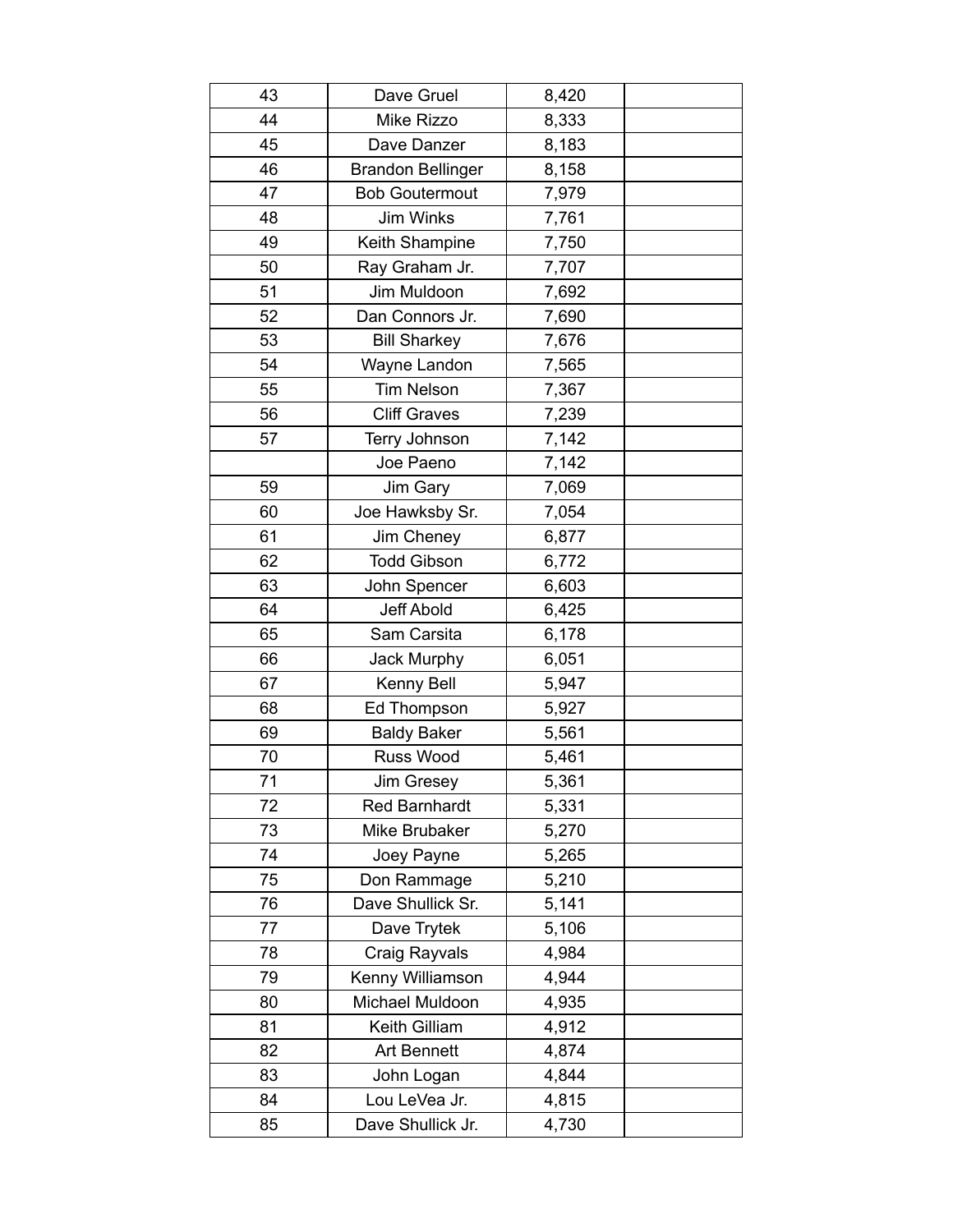| 86  | <b>Shannon Groves</b> | 4,665 |  |
|-----|-----------------------|-------|--|
| 87  | Stephen Gioia III     | 4,631 |  |
| 88  | Jeff Holbrook         | 4,517 |  |
| 89  | Shawn Muldoon         | 4,383 |  |
| 90  | John Torrese Jr.      | 4,348 |  |
| 91  | <b>AJ Michaels</b>    | 4,343 |  |
| 92  | Lou LeVea Sr.         | 4,276 |  |
| 93  | Kody Graham           | 4,244 |  |
| 94  | Doug Syer             | 4,140 |  |
| 95  | Gene Lee Gibson       | 4,127 |  |
| 96  | <b>Tim Devendorf</b>  | 4,059 |  |
| 97  | Shaun Gosselin        | 4,039 |  |
| 98  | Don MacLaren          | 3,972 |  |
| 99  | <b>Eric Lewis</b>     | 3,954 |  |
| 100 | Jim Thompson          | 3,891 |  |
| 101 | <b>Bobby Smith</b>    | 3,876 |  |
| 102 | Shaun Gosselin        | 3,816 |  |
| 103 | <b>Gary Syrell</b>    | 3,767 |  |
| 104 | Lew Bannister         | 3,731 |  |
| 105 | <b>Bobby Magner</b>   | 3,663 |  |
| 106 | Jamie Letcher         | 3,659 |  |
| 107 | Dick Jerrett Jr.      | 3,586 |  |
| 108 | <b>Bob Baker</b>      | 3,532 |  |
| 109 | <b>Nick Rowe</b>      | 3,462 |  |
| 110 | <b>Brian Sweeney</b>  | 3,370 |  |
| 111 | John Clapham          | 3,326 |  |
| 112 | Ron Graves            | 3,286 |  |
| 113 | Nolan Johncock        | 3,254 |  |
| 114 | Joe Hylwaka           | 3,196 |  |
| 115 | Jerry O'Neil          | 3,157 |  |
| 116 | <b>Gary Kelley</b>    | 3,147 |  |
| 117 | Ron Matteson          | 3,143 |  |
| 118 | Ray Sand Sr.          | 3,129 |  |
| 119 | Jerry Buskey          | 3,092 |  |
| 120 | <b>Gary Reicher</b>   | 3,083 |  |
|     | Aric Iosue            | 3,083 |  |
| 122 | <b>Bobby Pierce</b>   | 3,069 |  |
| 123 | Leon Wieske           | 2,991 |  |
| 124 | <b>Gary Witter</b>    | 2,830 |  |
| 125 | Dick Batchelor        | 2,775 |  |
| 126 | Scott Wilson          | 2,745 |  |
| 127 | Vern LaFave           | 2,722 |  |
| 128 | <b>Jack Thomas</b>    | 2,718 |  |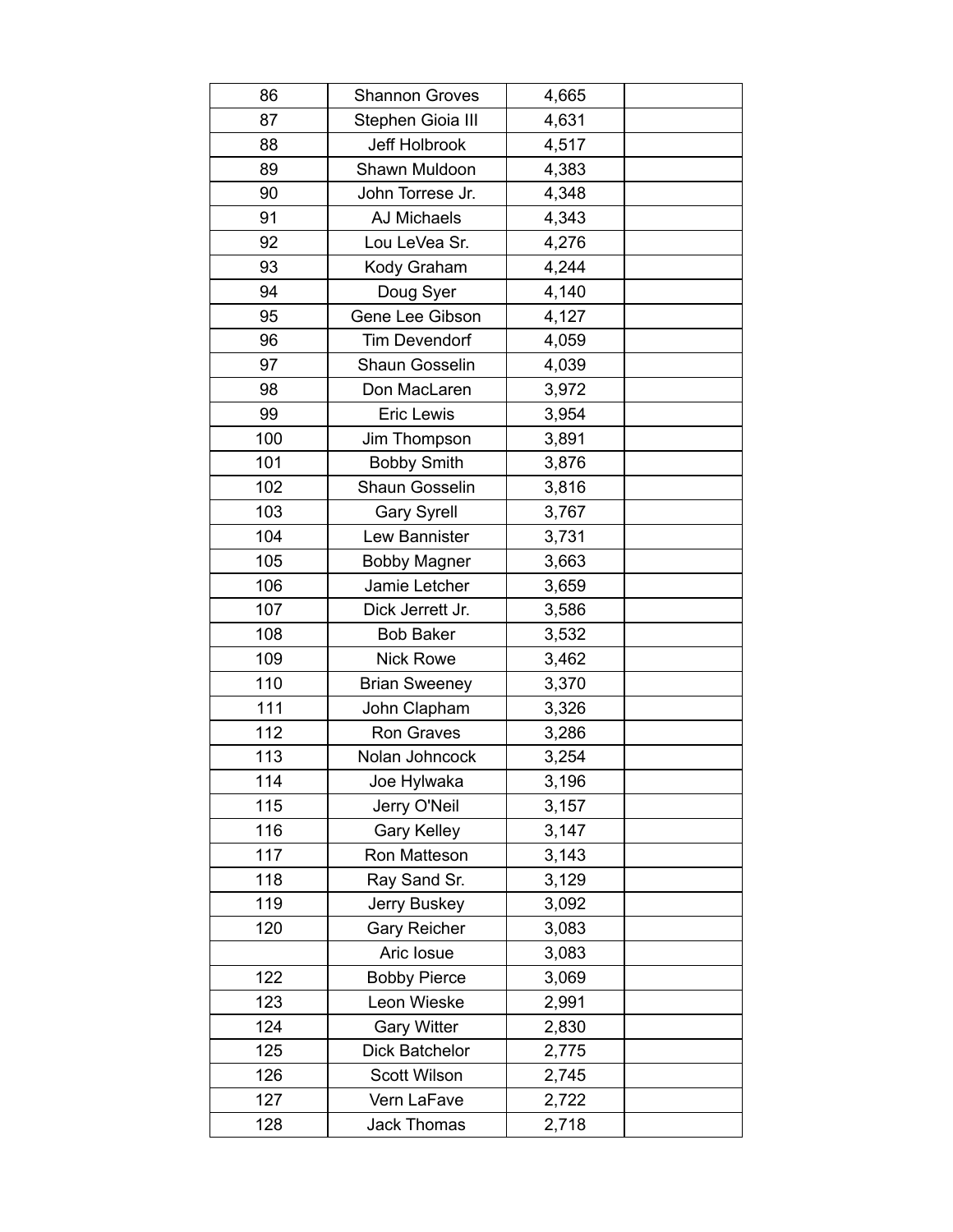| 129 | Joe Chilemi            | 2,714 |  |
|-----|------------------------|-------|--|
| 130 | Joe Hawksby Jr.        | 2,648 |  |
| 131 | Mike Schoeberlein      | 2,602 |  |
| 132 | <b>Mike Reuter</b>     | 2,574 |  |
| 133 | <b>Tyler Thompson</b>  | 2,553 |  |
| 134 | Dave Paul              | 2,536 |  |
| 135 | <b>Bill Peri</b>       | 2,522 |  |
| 136 | <b>Russ Gary</b>       | 2,477 |  |
| 137 | Kevin Lyons            | 2,430 |  |
| 138 | <b>Eldon Schrader</b>  | 2,401 |  |
| 139 | <b>Bud Johnson</b>     | 2,384 |  |
| 140 | <b>Steve Radley</b>    | 2,383 |  |
| 141 | Ron Lux                | 2,326 |  |
| 142 | Tony Pafumi            | 2,251 |  |
| 143 | Roger Clark            | 2,228 |  |
| 144 | Dan Dennie             | 2,137 |  |
| 145 | Logan Rayvals          | 2,129 |  |
| 146 | Ken Bartholomew        | 2,082 |  |
| 147 | Ralph Denson           | 2,044 |  |
| 148 | Jason Spaulding        | 2,016 |  |
| 149 | Tom Johnson            | 1,996 |  |
| 150 | Andy Brown             | 1,976 |  |
| 151 | Jim Paternoster        | 1,971 |  |
| 152 | Ed Bell                | 1,960 |  |
| 153 | Mike McLaughlin        | 1,958 |  |
| 154 | <b>Bruce Kraft</b>     | 1,953 |  |
| 155 | Lee Bliss              | 1,952 |  |
| 156 | Bryan Osgood           | 1,948 |  |
| 157 | <b>Jack Conley</b>     | 1,921 |  |
| 158 | Doug Boisvert          | 1,914 |  |
| 159 | <b>Bob Garvey</b>      | 1,902 |  |
| 160 | <b>Jack Greedey</b>    | 1,893 |  |
| 161 | Dave Mazzoni           | 1,883 |  |
| 162 | Bob Smith (Ohio)       | 1,840 |  |
| 163 | Bobby Haynes Jr.       | 1,839 |  |
| 164 | Dave Halstead          | 1,819 |  |
| 165 | Dave Lair              | 1,771 |  |
| 166 | Lou Dabrowski          | 1,757 |  |
| 167 | <b>Bob Fitzpatrick</b> | 1,756 |  |
| 168 | <b>Brian Sobus</b>     | 1,755 |  |
| 169 | John Bush              | 1,749 |  |
| 170 | <b>Alison Sload</b>    | 1,706 |  |
| 171 | Doug Kells             | 1,686 |  |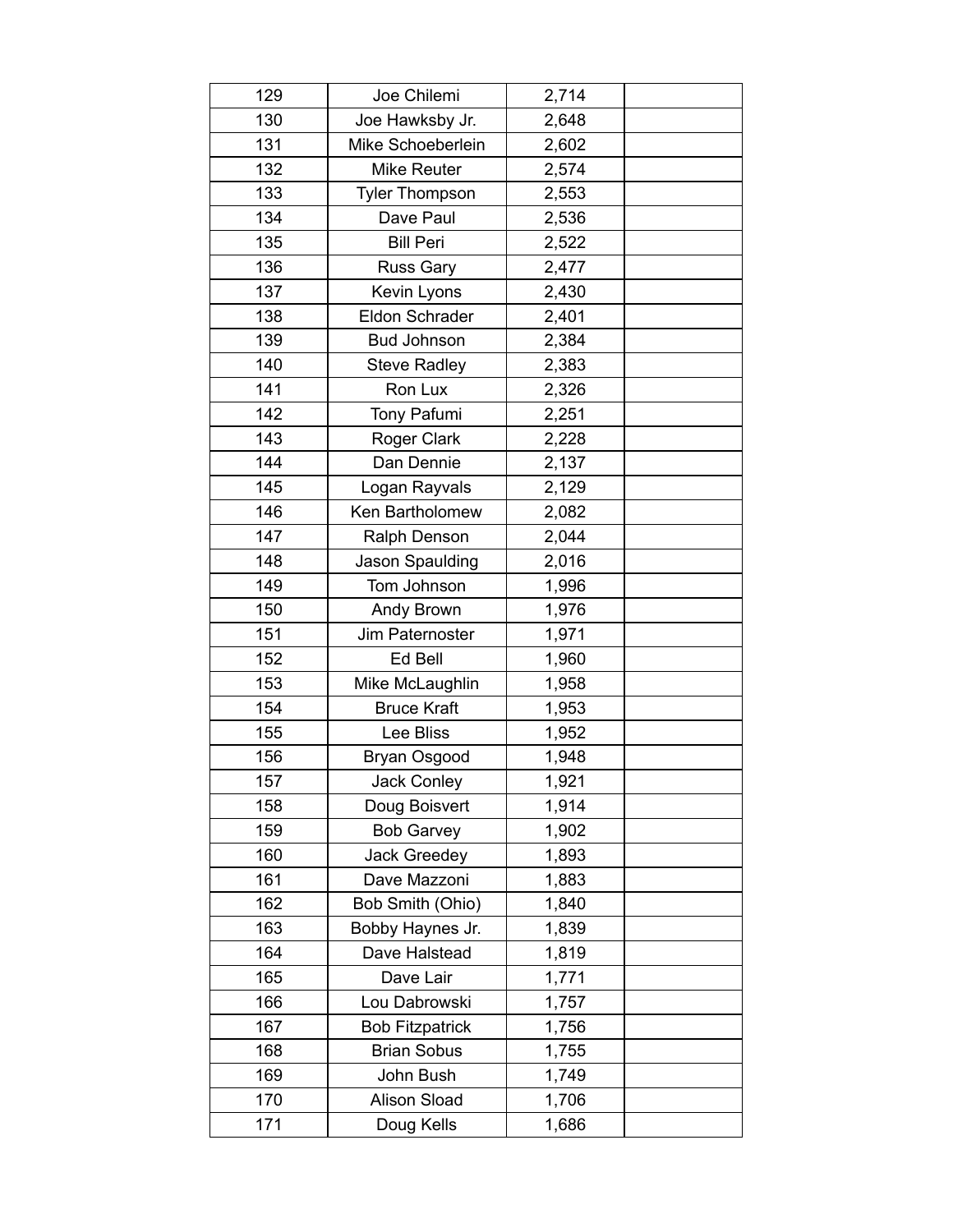| 172 | <b>Bernie Grant</b>    | 1,683 |  |
|-----|------------------------|-------|--|
| 173 | <b>Steve McKnight</b>  | 1,635 |  |
| 174 | <b>Andy Powell</b>     | 1,616 |  |
| 175 | <b>Billy Blum</b>      | 1,568 |  |
|     | <b>Bob Seelman</b>     | 1,568 |  |
| 177 | Ron MacLeod            | 1,564 |  |
|     | <b>Kelly Miller</b>    | 1,564 |  |
| 179 | John Casey             | 1,557 |  |
| 180 | Nellie Ward            | 1,556 |  |
| 181 | Jennifer Chesbro       | 1,554 |  |
| 182 | Mike Douglas           | 1,534 |  |
| 183 | Paul CastIgia          | 1,524 |  |
| 184 | <b>Scott Eldred</b>    | 1,510 |  |
| 185 | <b>Neil Tooley</b>     | 1,484 |  |
| 186 | <b>Armond Holley</b>   | 1,467 |  |
| 187 | <b>Gordon Dukes</b>    | 1,461 |  |
| 188 | <b>Jack Patrick</b>    | 1,442 |  |
| 189 | Dan Kapuscinski        | 1,436 |  |
| 190 | Dave Cliff             | 1,435 |  |
| 191 | Larry Record           | 1,430 |  |
| 192 | Darrell Peckham        | 1,429 |  |
| 193 | Don Diffendorf         | 1,418 |  |
| 194 | Tom York               | 1,398 |  |
| 195 | <b>Billy Yuma</b>      | 1,387 |  |
| 196 | Roger Boas             | 1,372 |  |
| 197 | <b>Jack Nichols</b>    | 1,368 |  |
| 198 | Harvey Lennox          | 1,364 |  |
| 199 | <b>Brian Mackereth</b> | 1,327 |  |
|     | Tom Rose               | 1,327 |  |
| 201 | Joey Moriarty          | 1,307 |  |
| 202 | Davey Hamilton         | 1,287 |  |
| 203 | Sam Sessions           | 1,278 |  |
|     | <b>Andy Noto</b>       | 1,278 |  |
| 205 | Ken Fisher             | 1,264 |  |
| 206 | <b>Bruno Marcheson</b> | 1,258 |  |
| 207 | Den Lichty             | 1,226 |  |
| 208 | Jim Brown              | 1,222 |  |
| 209 | Joe Martincic          | 1,198 |  |
| 210 | John Burkholder        | 1,197 |  |
|     | Camden Proud           | 1,197 |  |
| 212 | Gordon Johncock        | 1,186 |  |
| 213 | <b>Mike Casey</b>      | 1,168 |  |
| 214 | Dave Thomas            | 1,166 |  |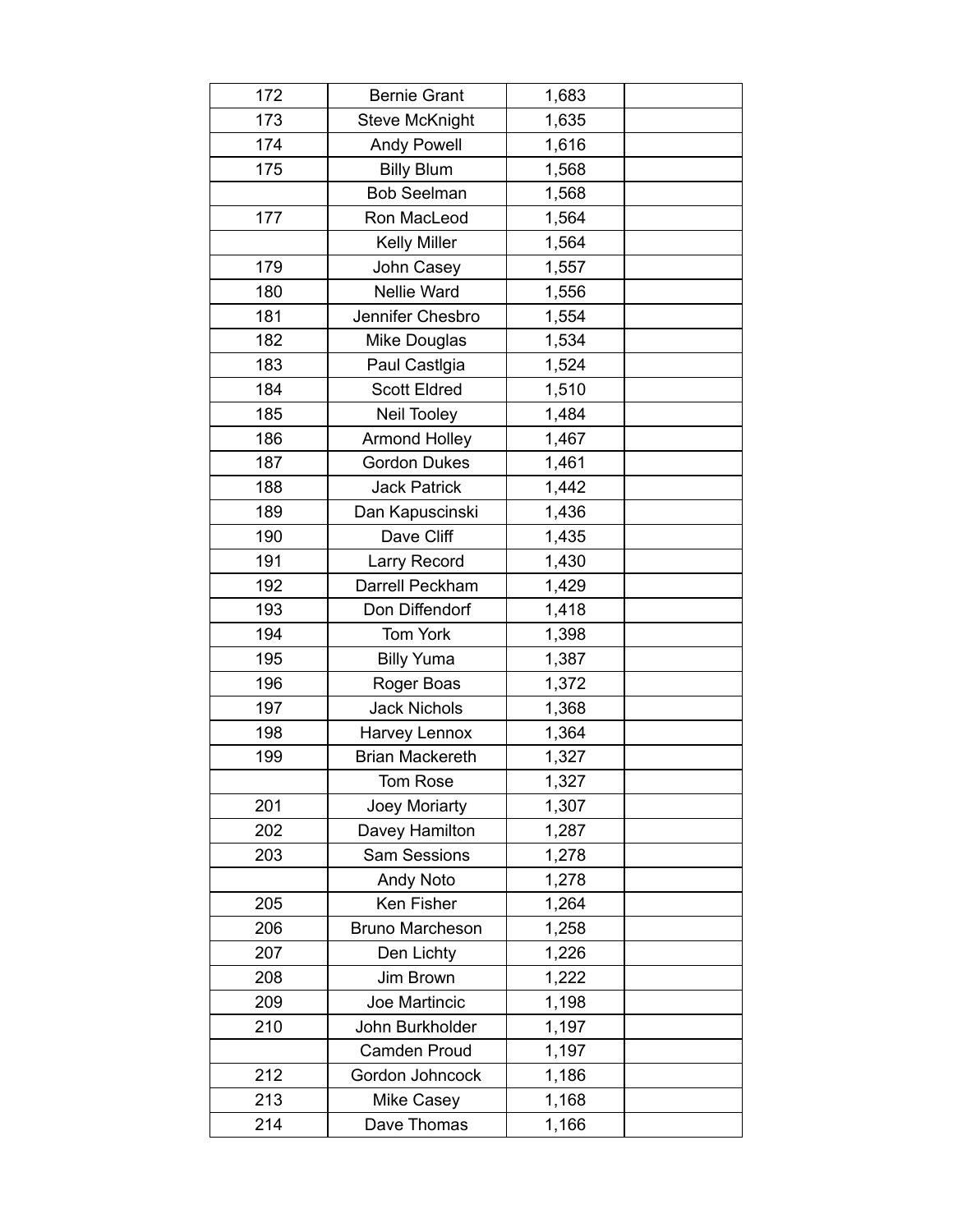| 215 | <b>Trey Hoddick</b>     | 1,120 |  |
|-----|-------------------------|-------|--|
| 216 | <b>Bob Reis</b>         | 1,120 |  |
| 217 | Rob Buckner             | 1,045 |  |
| 218 | Peppy Cone              | 1,040 |  |
| 219 | <b>Brad Lichty</b>      | 1,019 |  |
| 220 | Dave Heitzhaus          | 1,012 |  |
| 221 | Dave Morton             | 1,011 |  |
| 222 | <b>Rex Kenney</b>       | 968   |  |
| 223 | John Sheradin           | 939   |  |
| 224 | Ron Gapski              | 919   |  |
| 225 | <b>Russ Sauter</b>      | 892   |  |
| 226 | Don Foster              | 890   |  |
| 227 | <b>Walt Riley</b>       | 875   |  |
| 228 | <b>Gary Evans</b>       | 831   |  |
| 229 | <b>Russ Brown</b>       | 825   |  |
| 230 | Gary Lulg               | 819   |  |
| 231 | <b>Mike Osite</b>       | 810   |  |
| 232 | Ray Wright              | 809   |  |
|     | Mike Bruce              | 809   |  |
| 234 | John Michaels           | 806   |  |
| 235 | Art Reynolds            | 802   |  |
| 236 | Paul Strasser           | 785   |  |
| 237 | <b>Bob Barzee</b>       | 782   |  |
| 238 | <b>Bucky Dew</b>        | 768   |  |
| 239 | <b>Tony Lavati</b>      | 754   |  |
| 240 | Graeme Bolia            | 748   |  |
| 241 | <b>Skip Manning</b>     | 738   |  |
| 242 | <b>Terry Bartlett</b>   | 732   |  |
| 243 | Jack Carr               | 731   |  |
| 244 | <b>Chip Simmons</b>     | 727   |  |
|     | <b>Ed Kingsley</b>      | 727   |  |
| 246 | Doug Sanier             | 725   |  |
| 247 | <b>Scott Landers</b>    | 723   |  |
| 248 | Jim Leonard             | 722   |  |
| 249 | Tim Jedrzejek           | 715   |  |
| 250 | Paul Baumhauer          | 708   |  |
| 251 | Mike Bond               | 707   |  |
| 252 | <b>Bernie Bellinger</b> | 700   |  |
| 253 | <b>Scott Martel</b>     | 692   |  |
| 254 | Mike Hogan              | 685   |  |
| 255 | Tom Straley             | 676   |  |
| 256 | Mel Dodge               | 674   |  |
| 257 | Ray Graham Sr.          | 665   |  |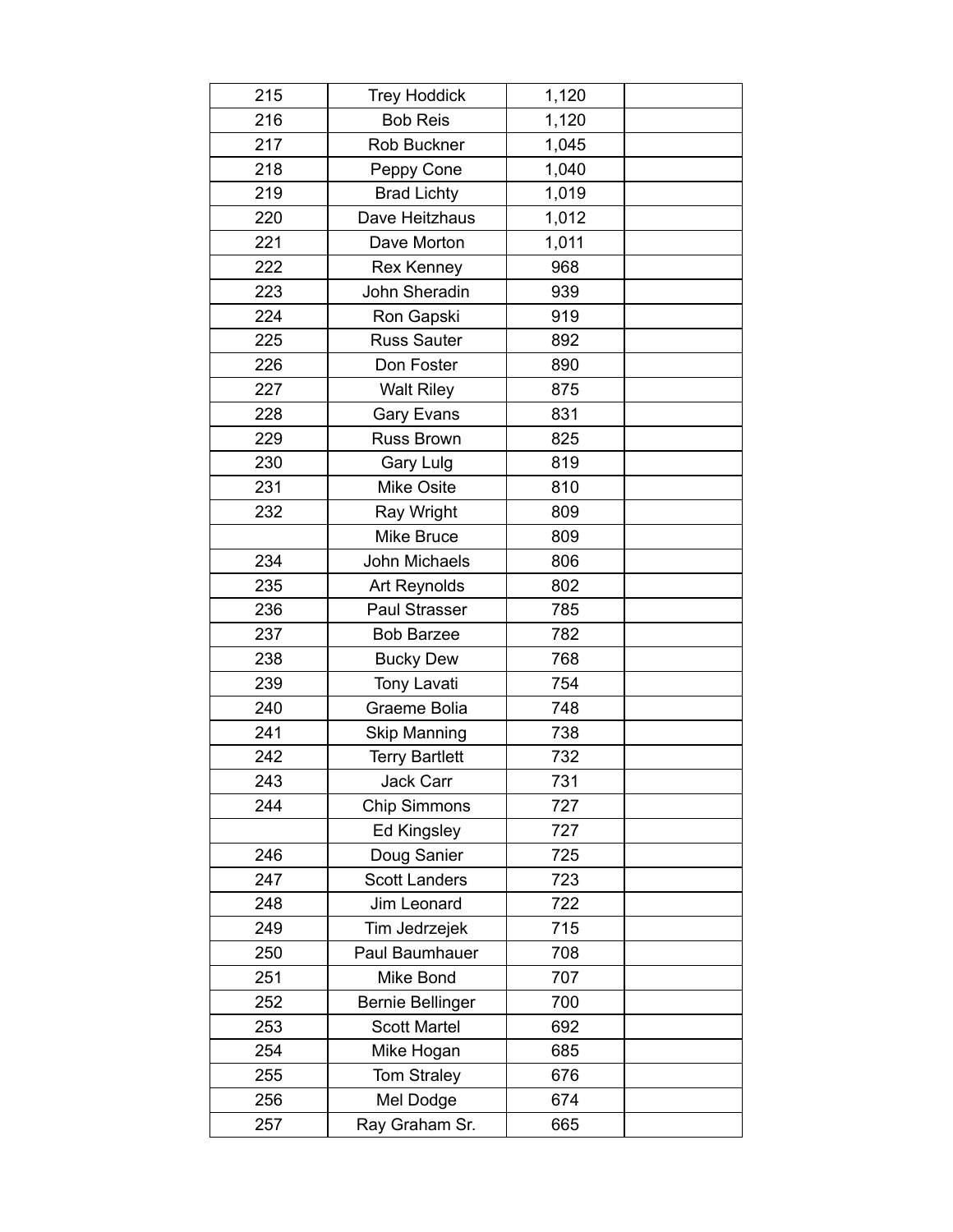| 258 | Dan Bowes               | 652 |  |
|-----|-------------------------|-----|--|
| 259 | <b>Bill Rowse</b>       | 649 |  |
| 260 | Harold Brown            | 634 |  |
| 261 | <b>Guard Nearbin</b>    | 626 |  |
| 262 | <b>Bill Vess</b>        | 624 |  |
| 263 | Jim Shirey              | 623 |  |
| 264 | <b>Travis Bartlett</b>  | 620 |  |
| 265 | Geroge Herbison         | 617 |  |
| 266 | <b>Buddy Diehl</b>      | 615 |  |
| 267 | Roger Dunsmore          | 610 |  |
| 268 | Ken Wheelock            | 605 |  |
| 269 | Joe Orso                | 586 |  |
| 270 | Ron Thring              | 574 |  |
| 271 | Dominic Muiccio         | 573 |  |
| 272 | <b>Tim Proud</b>        | 564 |  |
| 273 | <b>Rick Coyle</b>       | 554 |  |
| 274 | Carl Tiberio            | 547 |  |
| 275 | Clayton Brewer III      | 538 |  |
| 276 | <b>Graham Kells</b>     | 525 |  |
| 277 | <b>Tony Steiner</b>     | 524 |  |
| 278 | <b>Rich Michaud</b>     | 518 |  |
| 279 | Dave Hayner             | 496 |  |
|     | Mike Loescher           | 496 |  |
|     | Corky Stockham          | 496 |  |
| 282 | Larry Muroski           | 488 |  |
| 283 | Don Hass                | 480 |  |
| 284 | <b>Harold Terpening</b> | 474 |  |
| 285 | Don Gioia               | 466 |  |
| 286 | <b>Steve Miller</b>     | 463 |  |
| 287 | Paul Richardson         | 453 |  |
| 288 | <b>Bob Cicconi</b>      | 449 |  |
| 289 | Barry Cann              | 446 |  |
|     | Al Wood                 | 446 |  |
| 291 | Johnny Payne            | 443 |  |
| 292 | John McRae              | 440 |  |
|     | Rod Sauder              | 440 |  |
| 294 | Ollie Silva             | 437 |  |
| 295 | Lou Cicconi             | 434 |  |
|     | <b>Russell Bush</b>     | 434 |  |
| 297 | Mike Hooper             | 431 |  |
| 298 | Lou Palker              | 430 |  |
| 299 | Mark Sammut             | 423 |  |
| 300 | Howie Scannell          | 418 |  |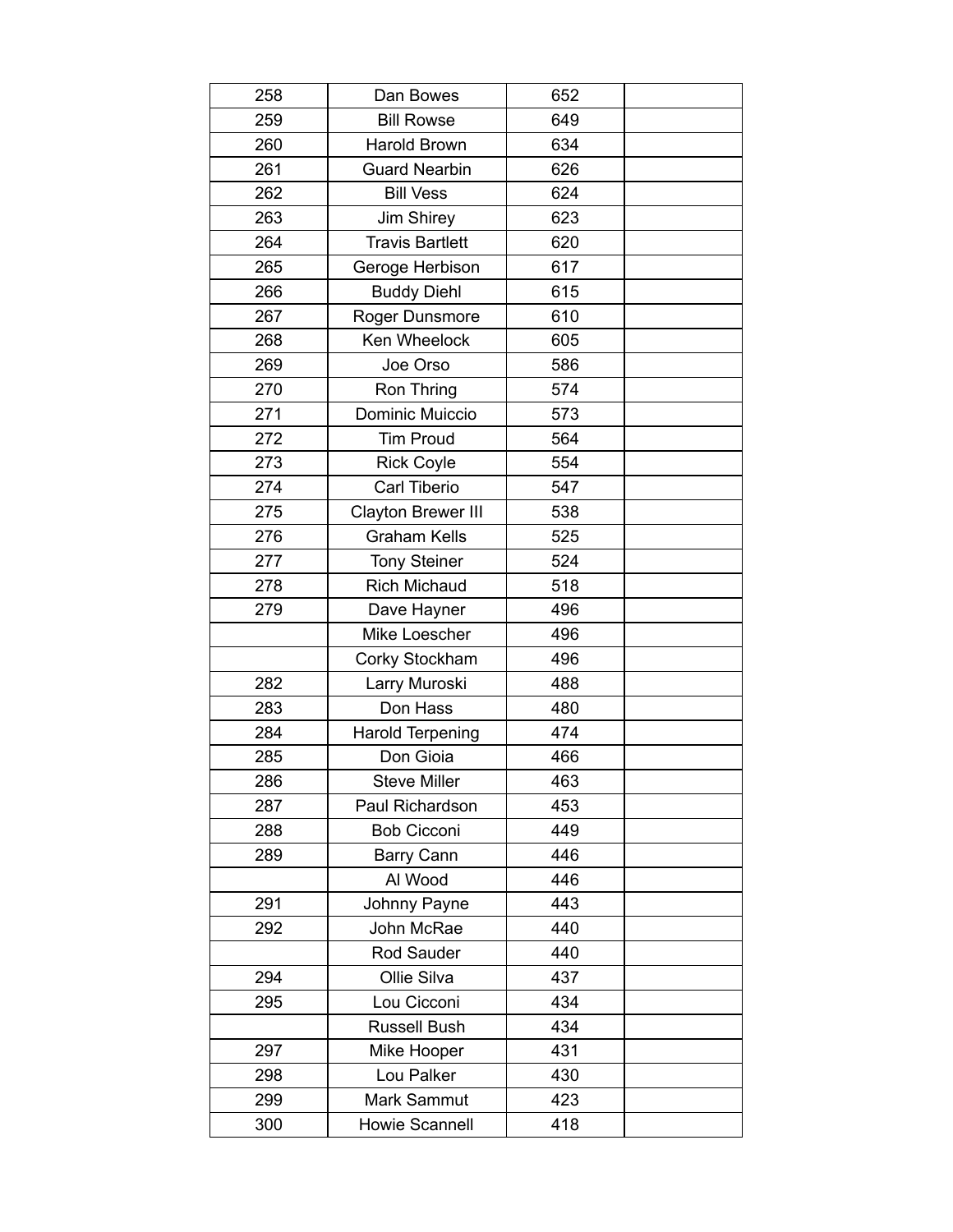| 301 | Keith Dempster         | 415 |  |
|-----|------------------------|-----|--|
| 302 | Mike Hartman           | 412 |  |
| 303 | Harry Johns            | 408 |  |
| 304 | Dan Connors Sr.        | 406 |  |
| 305 | <b>Steve Abt</b>       | 404 |  |
| 306 | Paul Clark             | 396 |  |
| 307 | Howie Brown            | 388 |  |
| 308 | Jamie Timmons          | 379 |  |
| 309 | <b>Bill McClure</b>    | 375 |  |
| 310 | Ron Hartrick           | 370 |  |
|     | <b>Chris Perley</b>    | 370 |  |
| 312 | Dieter Mundweiler      | 368 |  |
| 313 | Max McLaughlin         | 367 |  |
| 314 | <b>Fred Peet</b>       | 366 |  |
| 315 | <b>Bob Bogwicz</b>     | 363 |  |
| 316 | Dave Loucks            | 360 |  |
| 317 | <b>Ralph Clark</b>     | 359 |  |
|     | Jarett Andretti        | 359 |  |
| 319 | Jessica Zemken         | 357 |  |
| 320 | Geoff Bodine           | 350 |  |
| 321 | <b>Billy Whittaker</b> | 346 |  |
| 322 | <b>Brent Murray</b>    | 343 |  |
| 323 | Warren Schoeberlein    | 331 |  |
| 324 | <b>Steve Lehnert</b>   | 324 |  |
| 325 | Ron Gamble             | 322 |  |
| 326 | Mike Barbera           | 320 |  |
| 327 | <b>Bud Crotty</b>      | 318 |  |
| 328 | Kreig Heroth           | 317 |  |
| 329 | <b>Bob Sweeney</b>     | 316 |  |
| 330 | <b>Billy Hughes</b>    | 315 |  |
| 331 | Willie Stutzman        | 312 |  |
| 332 | <b>Jack Stevens</b>    | 304 |  |
| 333 | <b>Guy Chartrand</b>   | 302 |  |
| 334 | Frank Ferguson         | 300 |  |
|     | Nathan Schultzkie      | 300 |  |
| 336 | Jim Crouch             | 298 |  |
| 337 | <b>Buck Buckley</b>    | 289 |  |
| 338 | John Barker Jr.        | 288 |  |
|     | Jim Howard             | 288 |  |
| 340 | Mike Stone             | 287 |  |
| 341 | <b>Blake Carnahan</b>  | 286 |  |
| 342 | <b>Bob Renz</b>        | 282 |  |
| 343 | Dave Simard            | 278 |  |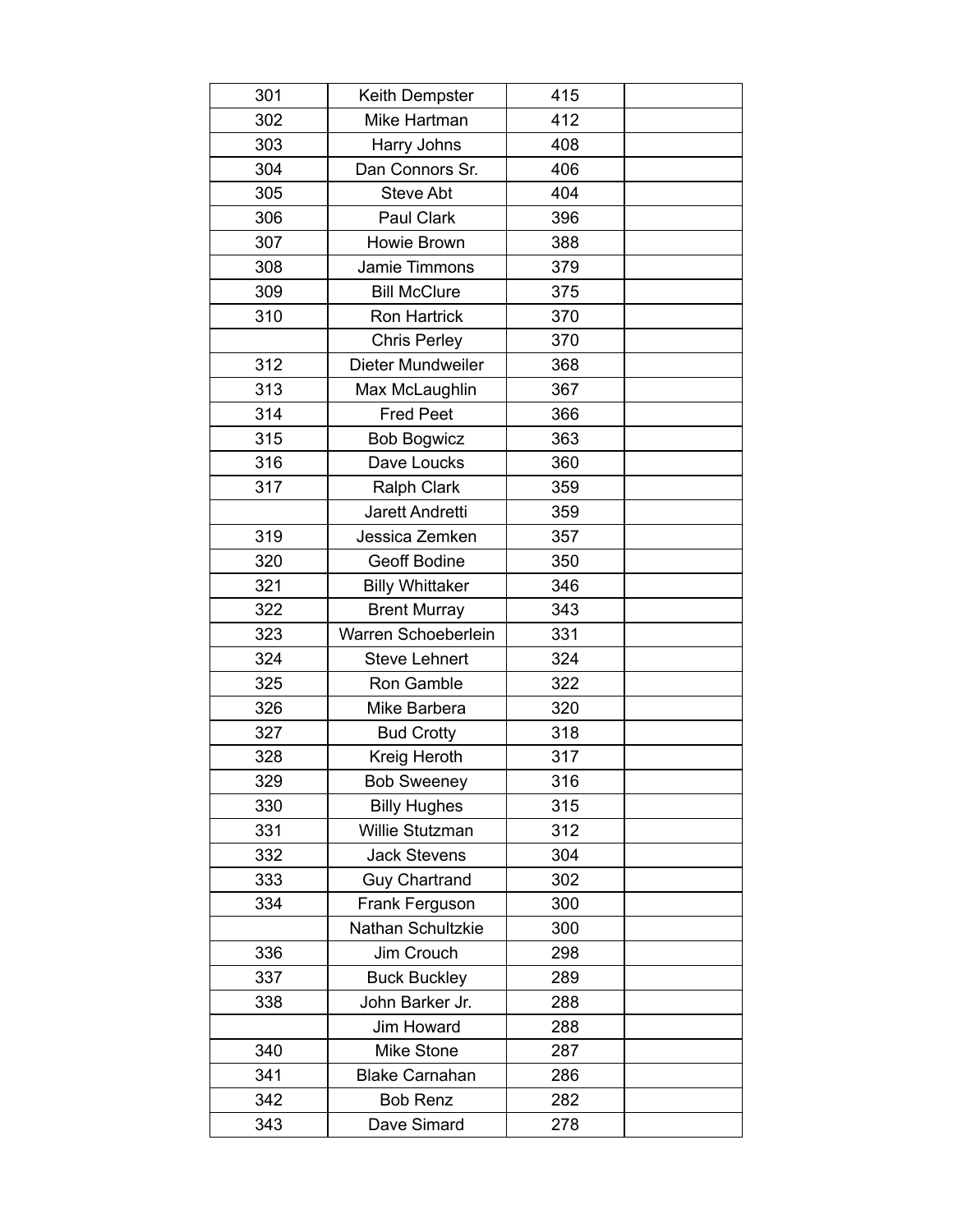| 344 | Lee Osborne             | 276 |  |
|-----|-------------------------|-----|--|
| 345 | Charlie McCann          | 268 |  |
| 346 | <b>Rick Batters</b>     | 264 |  |
| 347 | Don Stevenson           | 259 |  |
| 348 | <b>Bob Cloutier</b>     | 258 |  |
| 349 | Casey Jones             | 256 |  |
| 350 | Jim Fulper              | 252 |  |
| 351 | <b>JJ Andrews</b>       | 246 |  |
| 352 | Ray Chesbro             | 238 |  |
| 353 | <b>Butch Hoffman</b>    | 237 |  |
| 354 | Mike Herb               | 233 |  |
| 355 | <b>Bobby Santos III</b> | 230 |  |
|     | Davey Covey             | 230 |  |
| 357 | <b>Brian Coerse</b>     | 224 |  |
|     | <b>Jim Riddle</b>       | 224 |  |
| 359 | Leo Caldwell            | 222 |  |
| 360 | Don Fleming             | 220 |  |
|     | <b>Jack Lindhout</b>    | 220 |  |
| 362 | Dick Jerrett Sr.        | 216 |  |
| 363 | Pat Murphy              | 214 |  |
| 364 | Dave Allen              | 207 |  |
| 365 | <b>MIke Armstrong</b>   | 203 |  |
|     | John Cook               | 203 |  |
| 367 | Doug Amsutz             | 200 |  |
| 368 | Daryl Harrison          | 196 |  |
| 369 | <b>TJ Woolsey</b>       | 195 |  |
| 370 | Nate Boutwell Sr.       | 194 |  |
|     | Jim Martel              | 194 |  |
|     | <b>Maynard Troyer</b>   | 194 |  |
|     | <b>Ben Seitz</b>        | 194 |  |
| 374 | Ed Bellinger Sr.        | 192 |  |
|     | <b>Gordon Bissett</b>   | 192 |  |
| 376 | <b>Gary Griffith</b>    | 190 |  |
|     | <b>Bill Scrot</b>       | 190 |  |
|     | <b>Harold Gallinger</b> | 190 |  |
| 379 | Marvin Pegg             | 189 |  |
| 380 | Lou Mercier             | 182 |  |
| 381 | Dick Bandy              | 180 |  |
| 382 | Gary Brush              | 178 |  |
|     | <b>Chet Fillip</b>      | 178 |  |
| 384 | Mark VanLuven           | 176 |  |
| 385 | <b>Tom Bliss</b>        | 174 |  |
|     | <b>Ed Carista</b>       | 174 |  |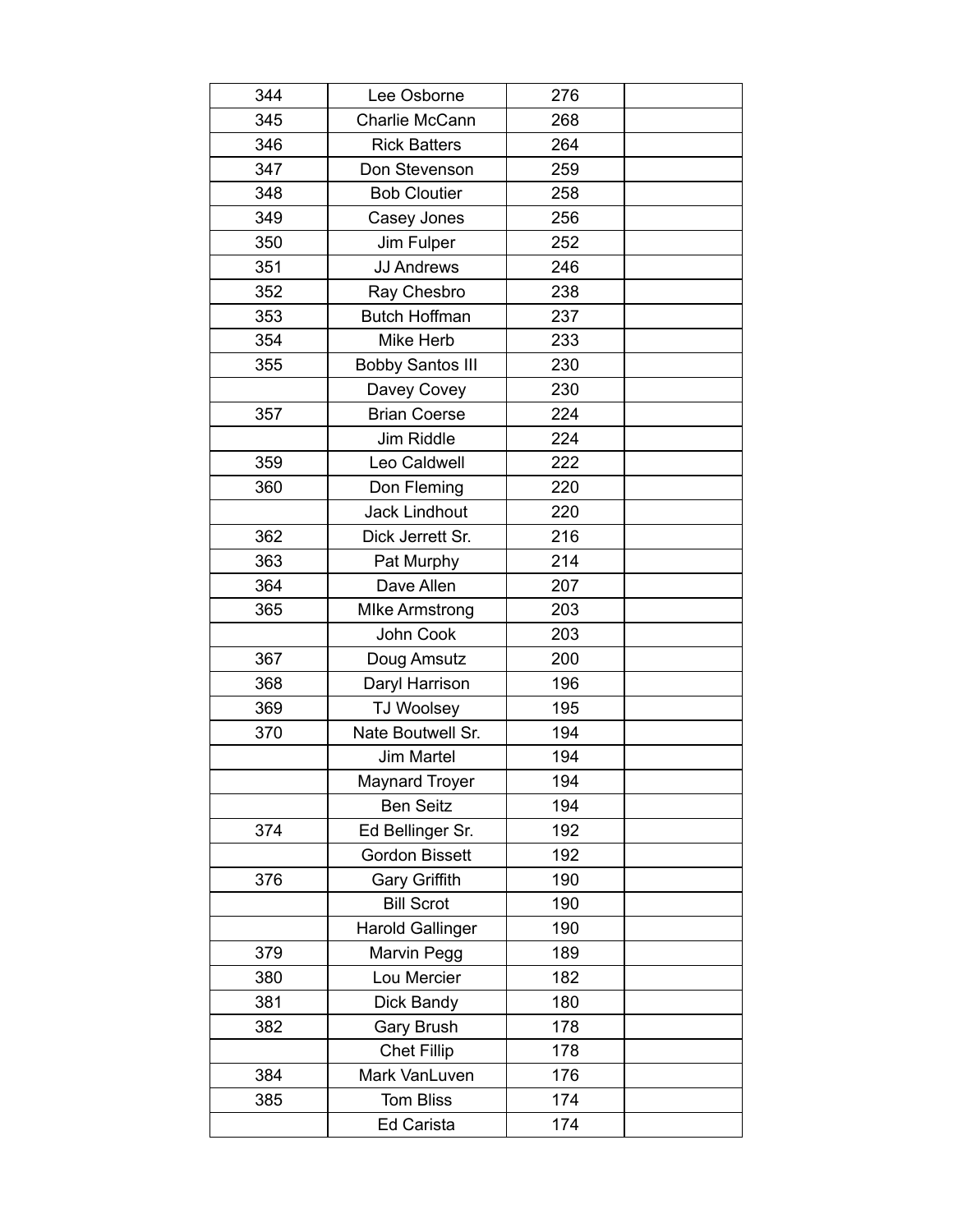|     | Chuck Ely             | 174 |  |
|-----|-----------------------|-----|--|
|     | Joe Migari            | 174 |  |
| 389 | <b>Richie Evans</b>   | 164 |  |
|     | <b>Phil Wendt</b>     | 164 |  |
| 391 | Dennis Wilson         | 163 |  |
| 392 | <b>Tom Quinney</b>    | 160 |  |
| 393 | Don Kells             | 157 |  |
| 394 | Tom Gonczi            | 154 |  |
|     | <b>Skip Smith</b>     | 154 |  |
| 396 | George Boss           | 148 |  |
| 397 | Dean Mast             | 144 |  |
|     | <b>Harold Smith</b>   | 144 |  |
| 399 | <b>Gino Swarthout</b> | 143 |  |
| 400 | <b>Bill Brainard</b>  | 142 |  |
| 401 | <b>Wayne Root</b>     | 140 |  |
|     | Paul Ryckman          | 140 |  |
|     | Larry Spaulding       | 140 |  |
| 404 | <b>Fred DeGroff</b>   | 138 |  |
|     | Jeff Locke            | 138 |  |
| 406 | <b>Jack Smith</b>     | 136 |  |
|     | <b>Bill Keppler</b>   | 136 |  |
|     | Rat Lane              | 136 |  |
|     | <b>Tim Timms</b>      | 136 |  |
| 410 | Skip MacKenzie        | 135 |  |
| 411 | <b>Robert Parrow</b>  | 134 |  |
|     | <b>Howard DeGroff</b> | 134 |  |
|     | Don Whalen            | 134 |  |
| 414 | Kelly Walker          | 132 |  |
| 415 | Cecil Stephens        | 130 |  |
|     | Jim Quinn             | 130 |  |
| 417 | Ed Molketi            | 128 |  |
|     | <b>Tony Nawrocki</b>  | 128 |  |
|     | <b>Buddy Stewart</b>  | 128 |  |
| 420 | Dale Sharkey          | 125 |  |
| 421 | Larry Lehnert         | 124 |  |
| 422 | Pete Gats             | 122 |  |
| 423 | Joe Grunda            | 121 |  |
| 424 | <b>Gary Nickerson</b> | 120 |  |
| 425 | Sean Shanah           | 119 |  |
| 426 | Davey Hamilton Jr.    | 117 |  |
| 427 | <b>Brian Morrison</b> | 114 |  |
|     | Ron Pearn             | 114 |  |
| 429 | Paul Smith            | 112 |  |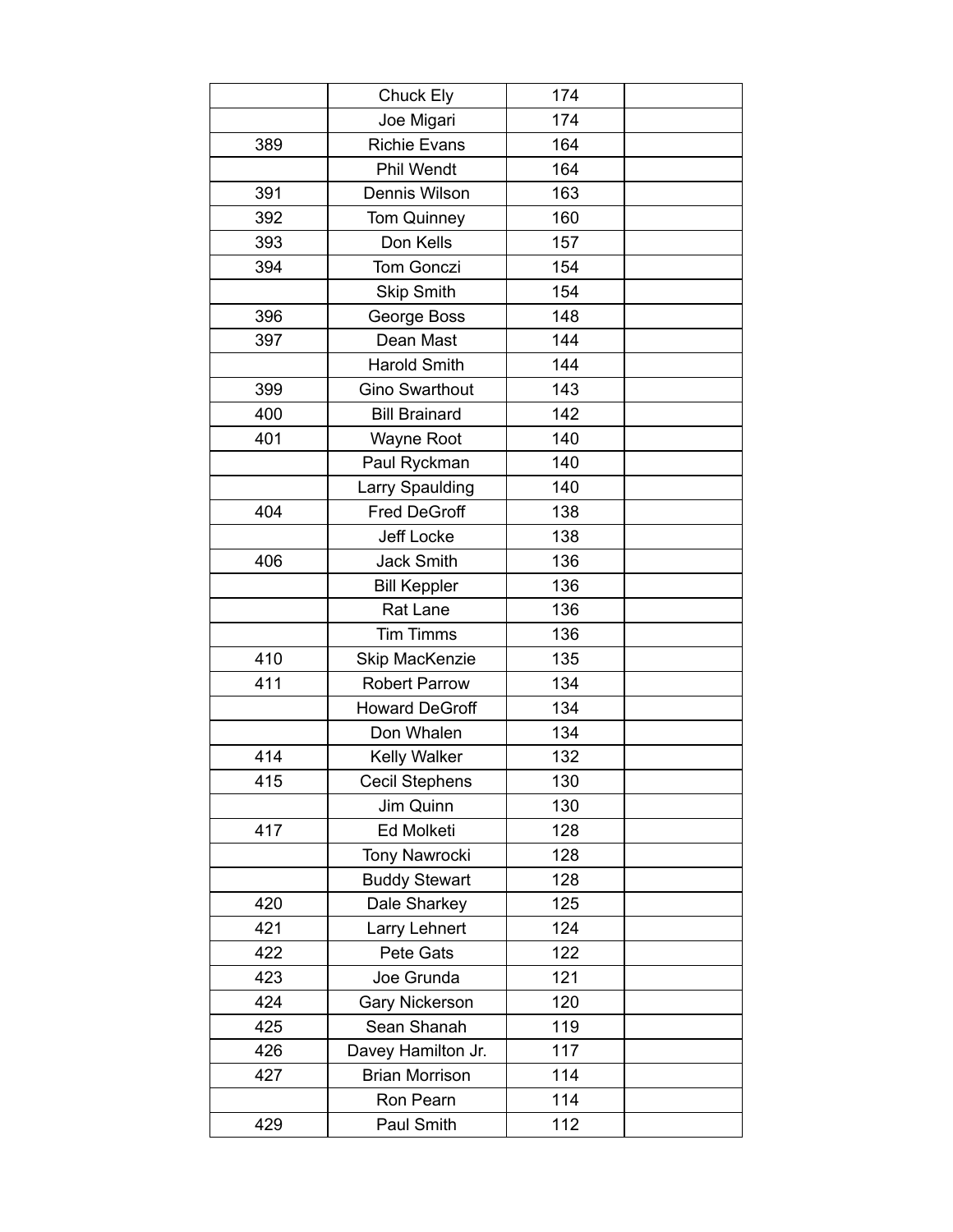| 430 | <b>Bill Crosby</b>       | 110 |  |
|-----|--------------------------|-----|--|
|     | Rob Fuller               | 110 |  |
| 432 | Mort Anderson            | 108 |  |
|     | Gavin Couper             | 108 |  |
|     | Ed Vanderlaan            | 108 |  |
| 435 | <b>Bill Heeey</b>        | 106 |  |
|     | <b>Brian Osetek</b>      | 106 |  |
| 437 | <b>Jack O'Malley</b>     | 102 |  |
|     | <b>Whitey Richardson</b> | 102 |  |
|     | <b>Eddie West</b>        | 102 |  |
| 440 | Gene Adams               | 100 |  |
| 441 | John Chubb               | 98  |  |
|     | Norm Evendon             | 98  |  |
|     | Norm Rust                | 98  |  |
|     | <b>Bob Timmons</b>       | 98  |  |
| 445 | Ryan Locke               | 97  |  |
| 446 | Del Meeks                | 96  |  |
|     | Keny Welds               | 96  |  |
|     | Mike McVetta             | 96  |  |
| 449 | <b>Troy Halsey</b>       | 95  |  |
| 450 | Seymour Smith            | 94  |  |
|     | <b>Jeff Swindell</b>     | 94  |  |
| 452 | Tom Goodman              | 92  |  |
|     | Don Johnstone            | 92  |  |
|     | Andy Mackereth           | 92  |  |
|     | Page Reynolds            | 92  |  |
|     | Sam Snider               | 92  |  |
| 457 | <b>Bill Roynan</b>       | 91  |  |
| 458 | John Davis               | 90  |  |
|     | Pete Harvey              | 90  |  |
|     | <b>Randy Burch</b>       | 90  |  |
|     | Al Clark                 | 88  |  |
|     | Jim Fuller               | 88  |  |
|     | John Roberts             | 88  |  |
| 464 | <b>Harold Schill</b>     | 86  |  |
| 465 | Fred Brown               | 85  |  |
|     | Duane Knoll              | 85  |  |
| 467 | Kyle Adkins              | 84  |  |
|     | <b>Fred Engel</b>        | 84  |  |
|     | Aaron Greene             | 84  |  |
|     | Ron Silk                 | 84  |  |
| 471 | Gilles Brachu            | 80  |  |
|     | Ivan Little              | 80  |  |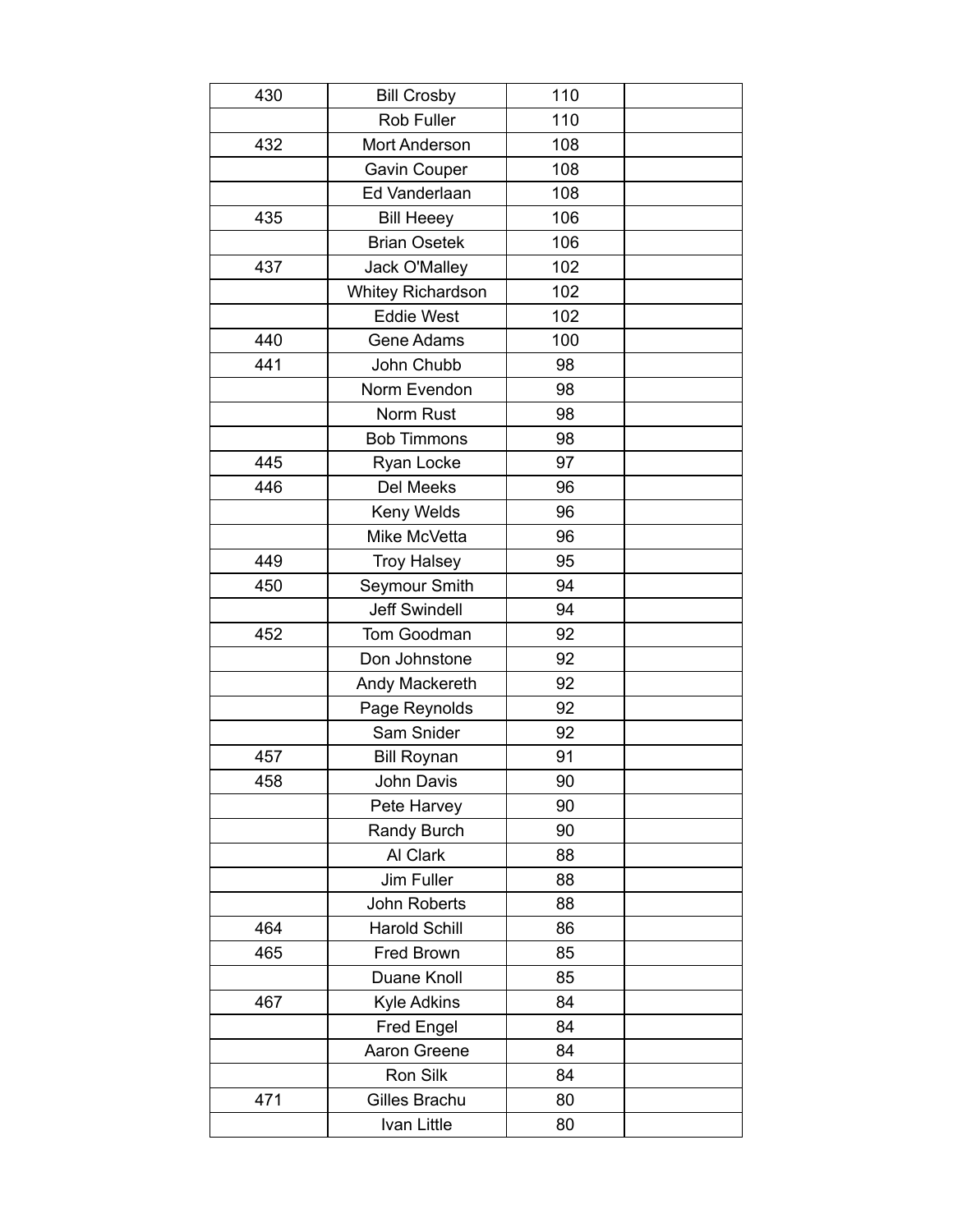| 473 | <b>Gustan Desmarias</b>   | 76 |  |
|-----|---------------------------|----|--|
|     | <b>Ricky Revette</b>      | 76 |  |
|     | <b>Billy Vukovich III</b> | 76 |  |
|     | <b>Jared Bellinger</b>    | 76 |  |
| 477 | George Groves             | 70 |  |
| 478 | Jerry Carmen              | 68 |  |
|     | <b>Fred Gormley</b>       | 68 |  |
|     | Jim Smith                 | 68 |  |
| 481 | Dave Snapp                | 66 |  |
| 482 | Jack Crawford             | 65 |  |
| 483 | <b>Bob Dawson</b>         | 64 |  |
|     | George Hall               | 64 |  |
|     | John Mackinson            | 64 |  |
|     | <b>Steve Travis</b>       | 64 |  |
|     | Jon McKennedy             | 64 |  |
| 488 | Alex Hoag                 | 60 |  |
|     | Duane Kells               | 60 |  |
|     | <b>Bob McCreadie</b>      | 60 |  |
|     | John McLaren              | 60 |  |
|     | <b>Chuck Partello</b>     | 60 |  |
|     | <b>Gene Roberts</b>       | 60 |  |
|     | <b>Pat Shullick</b>       | 60 |  |
| 495 | Jim Carroll               | 56 |  |
|     | <b>Bill Dendineer</b>     | 56 |  |
|     | <b>Bob Goodman</b>        | 56 |  |
|     | Tom Hill                  | 56 |  |
|     | <b>Bob Hunter</b>         | 56 |  |
| 500 | Marv Carmen               | 54 |  |
|     | Don Daniels               | 54 |  |
|     | Merie Huyser              | 54 |  |
|     | Larry Nye                 | 54 |  |
| 504 | Dave Bushley              | 52 |  |
|     | Mike Cronin               | 52 |  |
|     | Jack Houseworth           | 52 |  |
|     | <b>Howard Metzmaker</b>   | 52 |  |
|     | <b>Bill Prince</b>        | 52 |  |
|     | <b>Greg Sacks</b>         | 52 |  |
|     | Dick Tobias               | 52 |  |
| 511 | Ken Champman              | 50 |  |
|     | Earl Hilaquist            | 50 |  |
|     | Earl Parke                | 50 |  |
|     | Mike Shurr                | 50 |  |
|     | <b>Bob Conklin</b>        | 50 |  |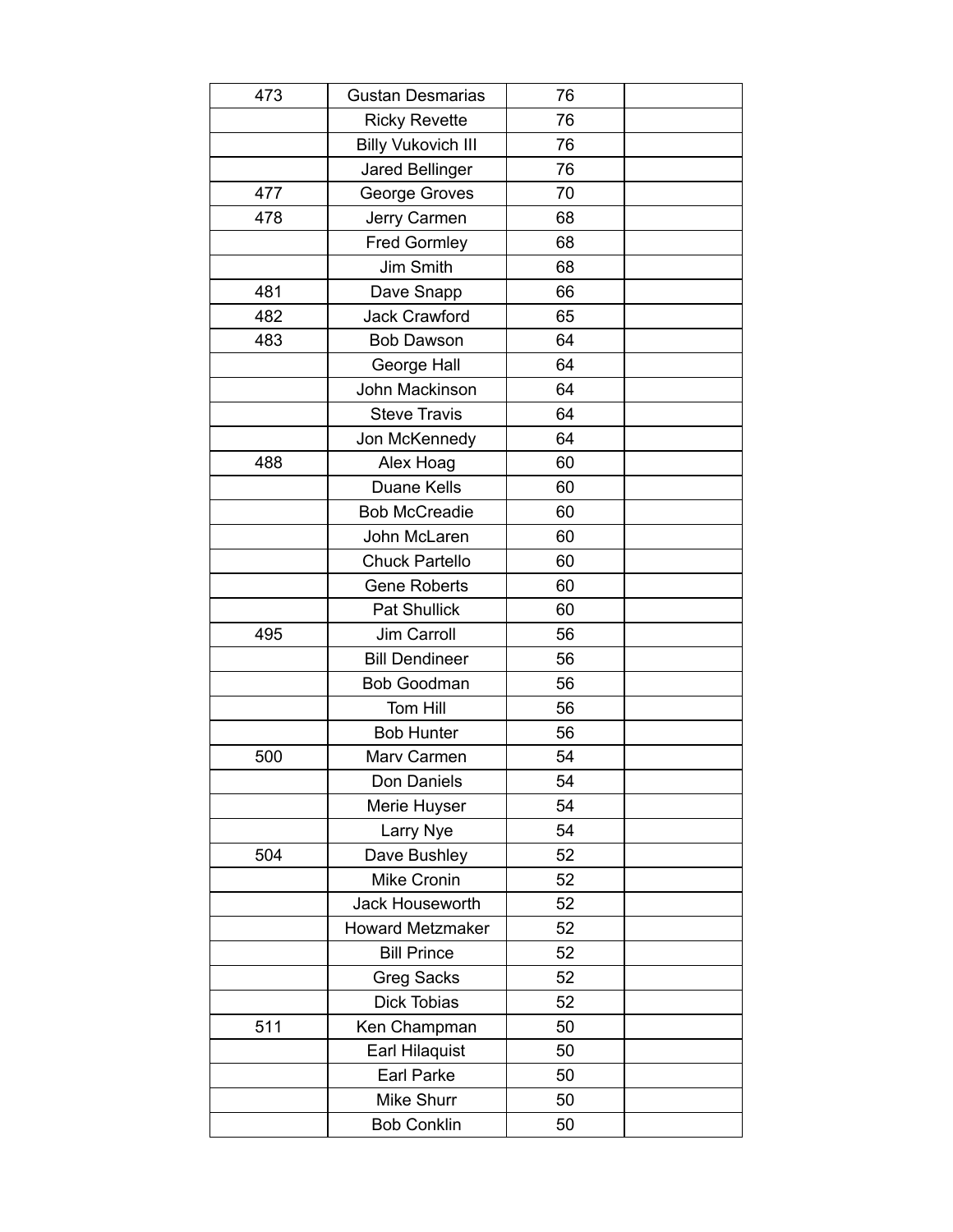|     | Mike Shurr             | 50 |  |
|-----|------------------------|----|--|
|     | <b>Bob Conklin</b>     | 50 |  |
| 518 | Joey Fair              | 48 |  |
|     | Hank Mathon            | 48 |  |
|     | <b>Bob Witkum</b>      | 48 |  |
| 521 | <b>Rick Bartlett</b>   | 46 |  |
|     | Ken Crampton           | 46 |  |
|     | Jack Laird             | 46 |  |
|     | Ronnie Stanton         | 46 |  |
|     | <b>Bruce Smith</b>     | 46 |  |
|     | Randy Wynee            | 46 |  |
|     | Joey Scanlon           | 46 |  |
| 528 | Jon Gambuti            | 44 |  |
|     | <b>Dick Gillette</b>   | 44 |  |
|     | <b>Dick Horning</b>    | 44 |  |
|     | Lou Moll               | 44 |  |
|     | <b>Ed Skofield</b>     | 44 |  |
|     | Bernie Snyder          | 44 |  |
|     | Merv Treichler         | 44 |  |
|     | Sam Virgo Jr.          | 44 |  |
|     | Kevin Knopp            | 44 |  |
|     | Dave Sanborn           | 44 |  |
| 538 | Moe Lilje              | 43 |  |
| 539 | Mike Stelter           | 42 |  |
|     | George Rowe            | 42 |  |
| 540 | <b>Cecil Keister</b>   | 40 |  |
|     | <b>Bill Kolb</b>       | 40 |  |
|     | Al Smith               | 40 |  |
|     | Don Townsend           | 40 |  |
|     | <b>Bob Wheeler</b>     | 40 |  |
|     | Dave losue             | 40 |  |
| 547 | Carl Crawford          | 38 |  |
|     | <b>Frank Godfrey</b>   | 38 |  |
|     | John Petty             | 38 |  |
|     | Dick Seymour           | 38 |  |
|     | <b>Randy Sweet</b>     | 38 |  |
|     | <b>Brad Thrail</b>     | 38 |  |
|     | <b>Rich Watkins</b>    | 38 |  |
|     | <b>Bruce Ingersoll</b> | 38 |  |
|     | Jim Guyle              | 38 |  |
|     | Ryan Litt              | 38 |  |
| 557 | Rob Pullen             | 37 |  |
| 558 | <b>Barry Kingsley</b>  | 36 |  |